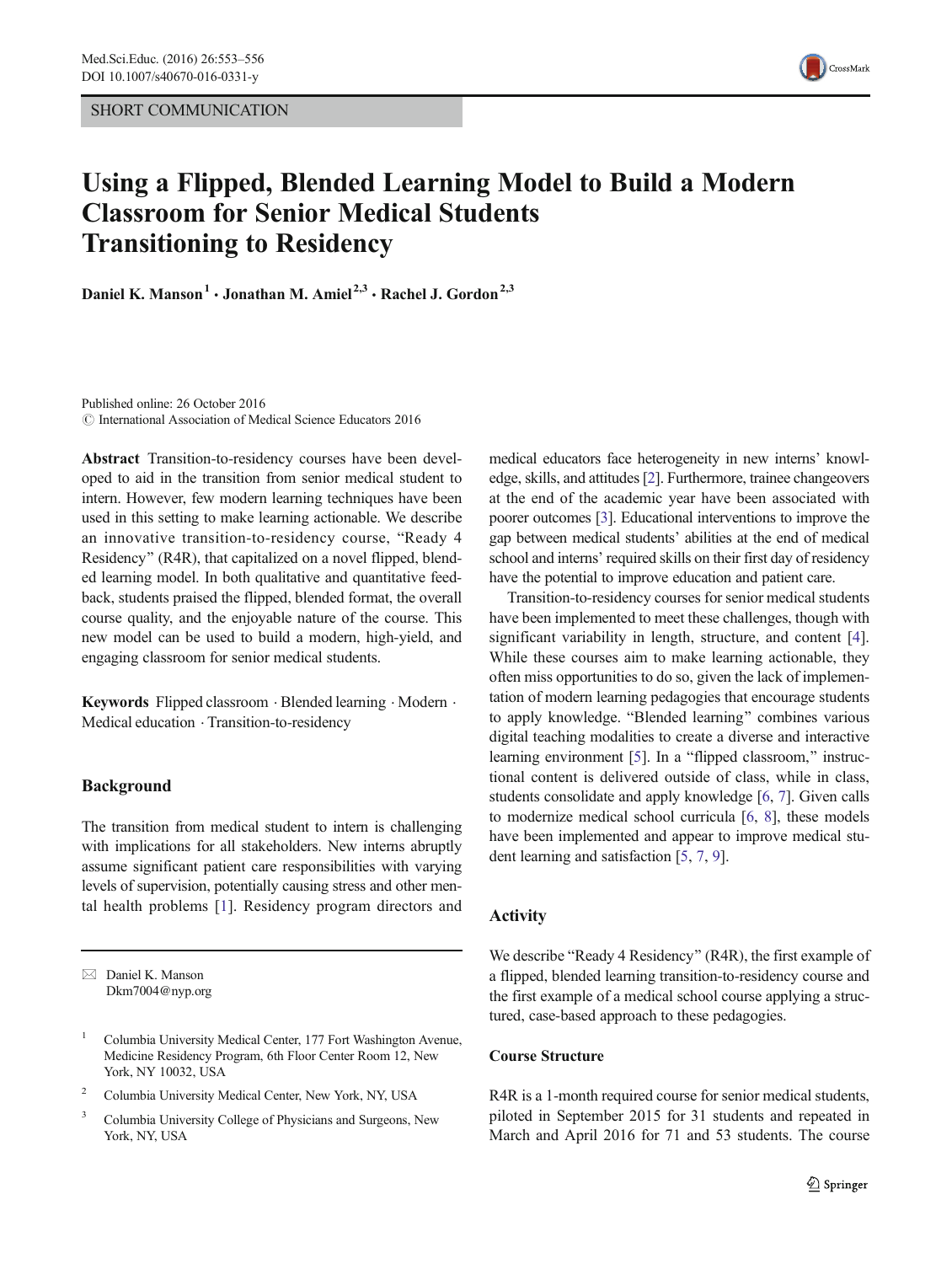contains three subcomponents: online modules, classroom learning, and simulation sessions. The course was designed to be time-neutral with time allotted for online work. In the mornings, students typically spend 3–4 h in classroom sessions. Two afternoons per week, each student participates in one simulation and one skill-building session (∼1 h each). Students complete the online modules outside of class. Students work in small teams (5–6 students) across all components of the course.

R4R aims to provide a general foundation of knowledge for students across all intended specialties, given that residency program directors have identified the need for a common residency preparation for all senior medical students [\[2](#page-3-0)]. However, in recognition of varying student interests, several classroom sessions are targeted towards specialties (e.g. obstetric emergencies, fever in the newborn, abdominal surgical emergencies), and students choose to attend sessions relevant to their intended careers.

# The Online Modules

The weekly online case-based modules are interactive, virtual patient care experiences, each following different patient cases that students will likely encounter throughout residency. The modules integrate various embedded e-learning resources that teach to the virtual cases. While navigating the modules, students make clinical decisions as the patient's course unfolds. Students navigate the modules at their own pace while meeting specific deadlines, allowing for flexibility and self-directed learning as well as synchronizing the modules with the classroom and simulation sessions to reinforce common teaching points. For example, students may be confronted with an ethical conflict in the modules and, in class the following day, work in teams to discuss approaches to the conflict. Below are descriptions of the embedded content in the modules.

Chalk Talks (Instructional Videos) "Chalk talks" are short (5–15 min) instructional videos covering a variety of topics. Some were developed at our institution while others were curated from publicly available resources.

"Rounds" (Team Discussion Boards) Students contribute free-text responses to clinical questions in "rounds" (team discussion boards). Students then view and reply to their teammates' responses, engaging in an online discussion. Course instructors and resident educators reply to the ongoing virtual conversation with feedback and teaching.

"Attending Questions" (Quizzes) Students answer clinical questions in multiple-choice quizzes. After selecting a response, students are provided with comprehensive explanations of the correct and incorrect responses.

Peer-Reviewed Literature To reinforce the role of evidencebased medicine in clinical decision-making, students are provided with or asked to research peer-reviewed literature relevant to the clinical conditions in the modules. Students are also asked to choose their own questions to research to personalize learning.

Assignments Students submit extended written responses to prompts that pertain to the virtual case, e.g. developing an admission order set for the virtual patient or describing an approach to an interpersonal conflict. Instructors review the submissions and provide feedback.

Interactive Clinical Experiences The interactive clinical experiences (ICEs) (10–60 min) are interactive patient cases with embedded quizzes, activities, and learning resources. In contrast to the overarching case-based modules that cover a variety of topics, the ICEs are condensed, targeted opportunities to deeply explore specific topics.

#### Classroom Sessions

Lecture time is minimized throughout the course. Instead, the classroom sessions are interactive and collaborative opportunities for students to consolidate and apply knowledge. The sessions are topic-based, each with specific learning objectives, focusing on core medical topics such as arrhythmias, oxygen therapy, and pain management. A faculty "content expert" works through cases with the students, leading class discussion and posing questions for individual or team consideration using team-based learning and audience response systems.

# Simulation and Skill-Building Sessions

Student teams participate in simulation sessions mimicking common clinical scenarios and practicing teamwork and communication skills while applying their medical knowledge. The simulation curriculum was included to build student comfort in making clinical decisions and reacting to challenges in vivo. Additionally, students engage in skill-building sessions, practicing skills such as phlebotomy, placing central lines, and bedside ultrasound.

## Evaluation Methods

We conducted an evaluation of the course primarily assessing student satisfaction and perceived progress of learning. We emailed students comprehensive final questionnaires, receiving 115/155 responses (74 % yield), providing both quantitative and qualitative feedback. All students in the initial pilot participated in summative focus groups led by education specialists. The study was deemed not human subjects research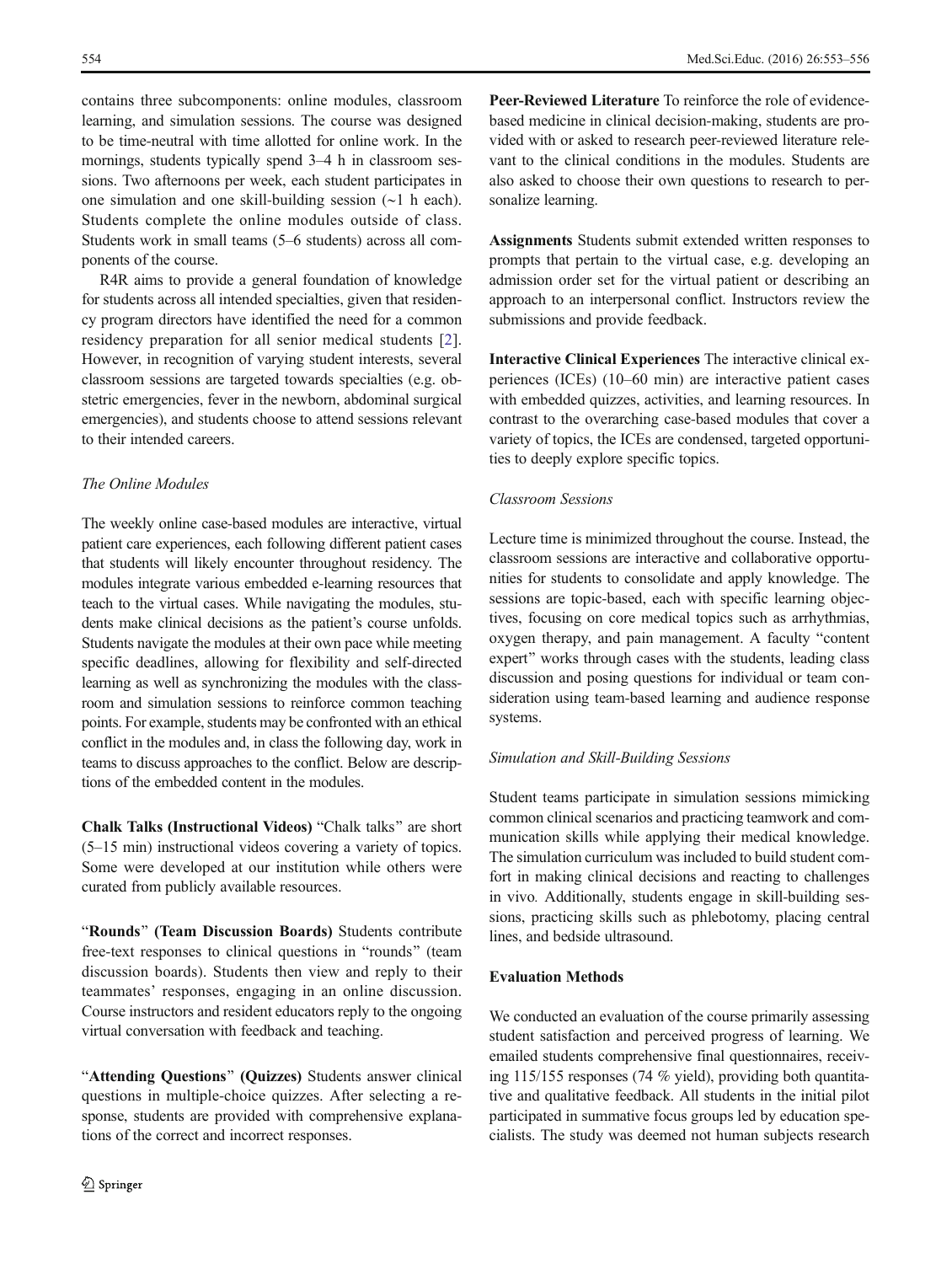by the Columbia University Institutional Review Board, considered a program evaluation using deidentified data.

#### Results and Discussion

## Quantitative Feedback

Overall, students regarded the course very favorably. In the surveys, students rated aspects of the course as "below," "met," or "exceeded" expectations. 87 % (100/115) of students reported that the overall quality of the course exceeded expectations. 82 % (93/114) of students noted that the online curriculum exceeded expectations. 80 % (92/115) rated the relevance of the course as exceeding expectations. 81 % (92/ 114) reported their overall progress of learning as exceeding expectations. Students evaluated each type of embedded content in the modules (e.g. "chalk talks," "rounds"); every methodology was rated by the majority of students as exceeding expectations.

#### Qualitative Feedback

We collected qualitative data from the focus groups and surveys. Education specialists performed a qualitative data analysis. Several themes emerged, displayed in Table 1 with representative comments. Students highlighted the high overall course quality, the efficacy of the flipped, blended learning model, the high-yield nature of the content, and the enjoyable nature of the course. Several students acknowledged that they were initially "skeptical" of the format but, by the conclusion of the course, were "pleasantly surprised" and "confident in its merits."

#### **Discussion**

We believe that this flipped, blended learning model represents an innovative pedagogy for the medical school classroom, one that capitalizes on the benefits of modern learning technologies while encouraging interpersonal and teamwork skills. Our initial evaluation demonstrates that R4R was able to deliver a high-yield, engaging, and enjoyable learning experience while increasing students' confidence in mastery of course content.

We learned important lessons about transforming the medical school classroom. We were able to garner student "buyin" to this new pedagogy by creating an enjoyable online curriculum that felt like a true clinical encounter. Classroom sessions should be interactive with a focus on experiential learning to ensure optimal participation and engagement.

Implementing these pedagogies can be challenging, as they require a re-conceptualization of the role of the teacher and an intentional use of technology to facilitate communication. Designing, implementing, and improving the course required Table 1 Results from qualitative data

| Theme                                                                        | Representative comments                                                                                                                                             |
|------------------------------------------------------------------------------|---------------------------------------------------------------------------------------------------------------------------------------------------------------------|
| Overall course quality<br>Efficacy of the flipped,<br>blended learning model | "This is what a 21st century medical"<br>education should look like-<br>compelling, engaging, relevant,<br>creative, interactive"                                   |
|                                                                              | "Far exceeded my expectations"                                                                                                                                      |
|                                                                              | "Overall very well taught and greatly<br>contributed to my learning"                                                                                                |
|                                                                              | "BEST course in medical school so far<br>in terms of format, teaching style,<br>and relevance of content"                                                           |
|                                                                              | "R4R is how I wish that all of medical"<br>school was taught. It is engaging,<br>fun, practical, relevant, and feasible."                                           |
|                                                                              | "We need MUCH more of this kind of<br>learning to make 4th year worthwhile"                                                                                         |
|                                                                              | "Strikingly effective"                                                                                                                                              |
|                                                                              | "Fantastic and engaging"                                                                                                                                            |
|                                                                              | "A wonderful learning experience"                                                                                                                                   |
|                                                                              | "An interesting and effective<br>learning tool"                                                                                                                     |
|                                                                              | "The gem of the course"                                                                                                                                             |
|                                                                              | "The modules prompted us to think<br>critically and apply our knowledge to<br>situations we are bound to encounter<br>next year"                                    |
|                                                                              | "The at-home preparation, which allowed<br>class to be interactive and fun, I think<br>was critical and I did not expect to be so<br>affected by a teaching format" |
|                                                                              | "The online components were very strong<br>and kinda fun"                                                                                                           |
| High-yield content                                                           | "Very relevant to what we should know as<br>interns, but would not otherwise be<br>taught formally"                                                                 |
|                                                                              | "Helpful for residency preparation"                                                                                                                                 |
|                                                                              | "One of the most high yield learning<br>experiences I have had in medical<br>school"                                                                                |
|                                                                              | "I am terrified by the thought of entering<br>intern year without having taken this<br>course"                                                                      |
| Enjoyable                                                                    | "Fun" "exciting" "enjoyable"                                                                                                                                        |
|                                                                              | "Felt more like an activity than a<br>mandatory assignment"                                                                                                         |
|                                                                              | [The team format] "motivated me to put<br>more thought into answers and learn the<br>material"                                                                      |

significant time and institutional support; however, it was feasible. Education technology specialists added value, assisting with module design and embedded content. Faculty members received individualized coaching on learner-centered teaching techniques with instructors versed in these methods, and some